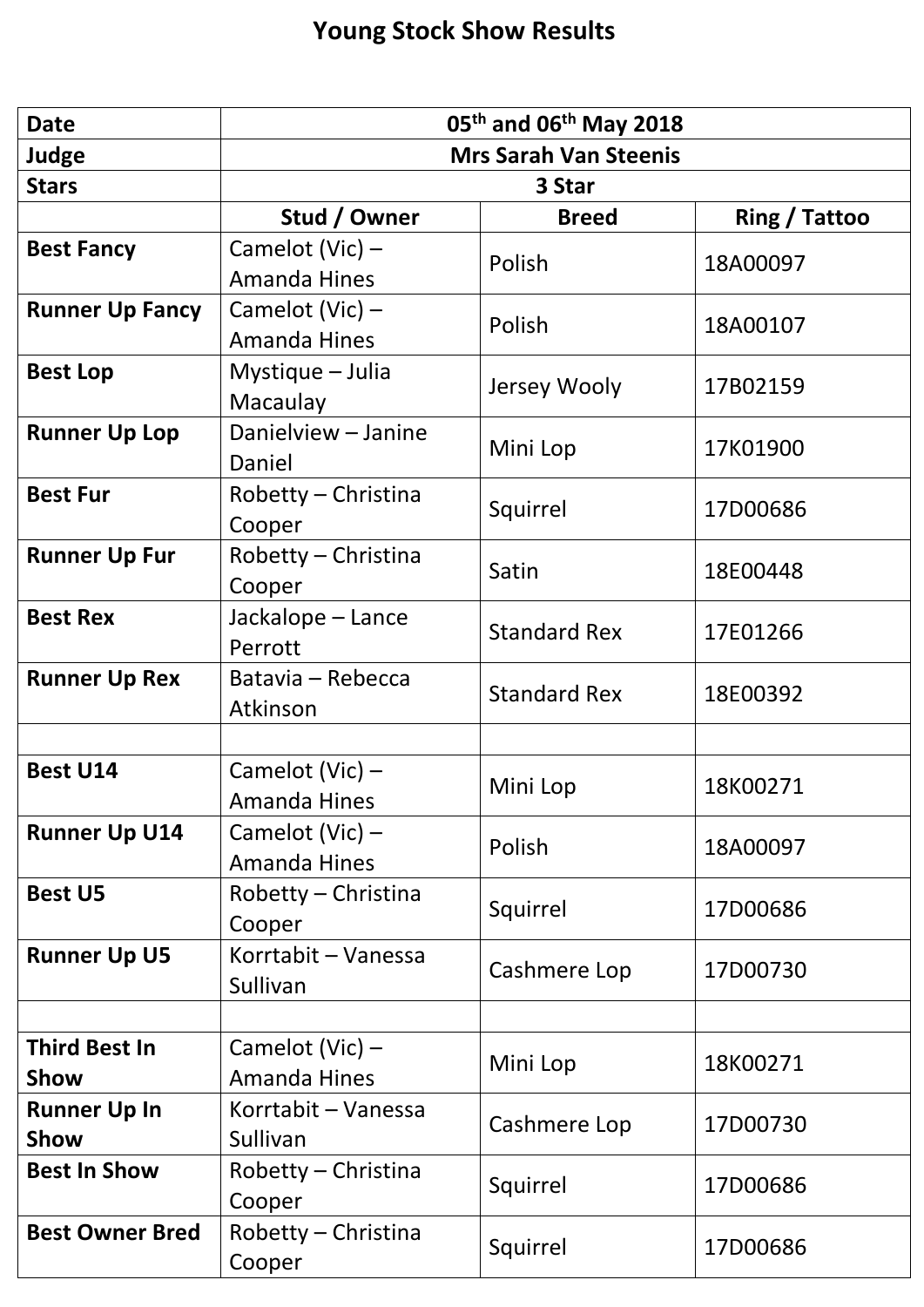| <b>Best in Show</b>                   | Mossy Lops - Alyssa                          | Dwarf Lop               | 18C00134 |
|---------------------------------------|----------------------------------------------|-------------------------|----------|
| <b>Junior U12</b>                     | <b>Moss</b>                                  |                         |          |
| <b>Best Owner Bred</b>                |                                              |                         |          |
| U12                                   |                                              |                         |          |
| <b>Best In Show</b>                   |                                              |                         |          |
| <b>Junior U18</b>                     |                                              |                         |          |
| <b>Best Owner Bred</b>                |                                              |                         |          |
| U18                                   |                                              |                         |          |
|                                       |                                              |                         |          |
| <b>Fancy Section</b>                  |                                              |                         |          |
| <b>BOB-Angora</b>                     | Somerset - Adrienne<br><b>Hawkes</b>         | Angora                  | 18E00408 |
| <b>BOB-Dutch</b>                      | Jackalope - Lance<br>Perrott                 | Dutch                   | 17B01428 |
| <b>BOB-Tri Dutch</b>                  |                                              |                         |          |
| <b>BOB</b> – English                  |                                              |                         |          |
| <b>BOB-Harlequin</b>                  | Nardeeneen - Jenny<br><b>Buckingham</b>      | Harlequin               | 18E00378 |
| <b>BOB-Netherland</b><br><b>Dwarf</b> | Rich River - Vicki Ough                      | <b>Netherland Dwarf</b> | 17X00994 |
| <b>BOB-Polish</b>                     | Camelot (Vic) $-$<br><b>Amanda Hines</b>     | Polish                  | 18A00097 |
| $BOB - Tan$                           | Chonico Bunnies-<br><b>Rowland McDonnell</b> | Tan                     | 18B01068 |
| <b>BOB-Thrianta</b>                   |                                              |                         |          |
| <b>BOB-Jersey</b>                     | Rigby Rabbits - Joanne                       |                         |          |
| <b>Wooly</b>                          | Rigby                                        | Jersey Wooley           | 17B6     |
| <b>BOB-AOV Fancy</b>                  |                                              |                         |          |
|                                       |                                              |                         |          |
| <b>Lop Section</b>                    |                                              |                         |          |
| <b>BOB-Cashmere</b>                   | Korruptabit – Vanessa                        | Cashmere Lop            | 17D00730 |
| Lop                                   | Sullivan                                     |                         |          |
| <b>BOB-Mini</b>                       |                                              |                         |          |
| <b>Cashmere Lop</b>                   |                                              |                         |          |
| <b>BOB-Dwarf Lop</b>                  | Tinseltown - Melissa<br><b>Jeffes</b>        | Dwarf Lop               | 18C00103 |
| <b>BOB-German</b><br>Lop              | Mandjar - Rachel<br>Mulchay                  | <b>German Lop</b>       | 18L00128 |
| <b>BOB-Mini Lop</b>                   | Danielview - Janine<br>Daniel                | Mini Lop                | 17K01900 |